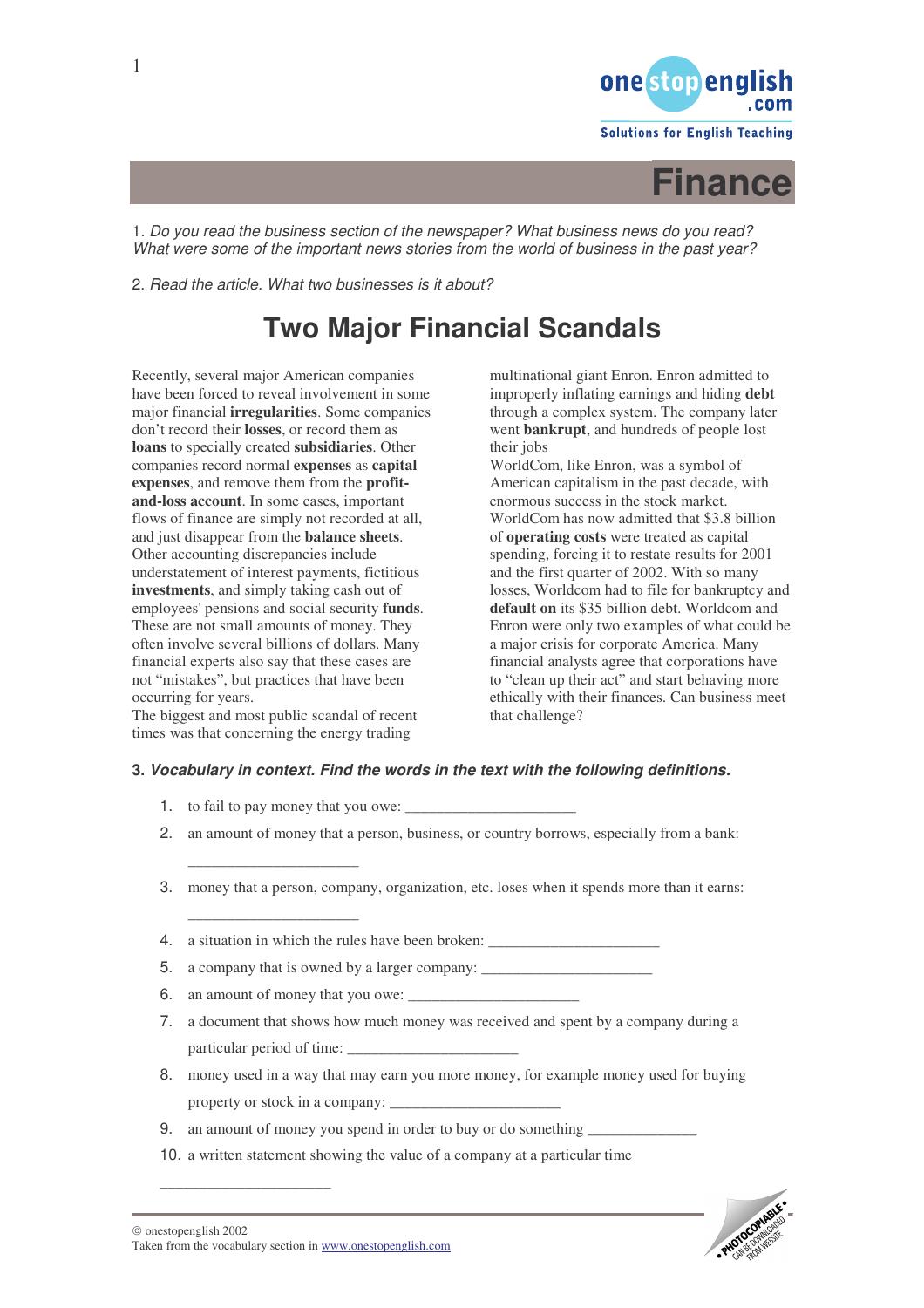

- 11. an amount of money that you collect, save, or invest
- 12. money that a company spends on things such as equipment and buildings that it needs to operate as a business \_\_\_\_\_\_\_\_\_\_\_\_\_\_\_\_\_\_\_\_\_\_
- 13. the usual expenses involved in running a business but not including the costs of producing the goods to be sold \_\_\_\_\_\_\_\_\_\_\_\_\_\_\_\_\_\_\_\_\_\_
- 14. a company in this situation has admitted that they have no money and cannot pay what they owe

## **4.** *Finance Word Spiders*

\_\_\_\_\_\_\_\_\_\_\_\_\_\_\_\_\_\_\_\_\_\_

When you learn a new word, try to learn other words that go with it. Look at these word partnerships. What word goes in the blanks? Choose from the words in the box.



### **5.** *Mini-presentation: Bad business practice*-

Choose a local/international example of a company which has been affected by a major scandal. Prepare a presentation for your classmates. Explain the causes of what happened and its possible consequences. Try to use the expressions you have learnt in this lesson. You may want to use the Web links below.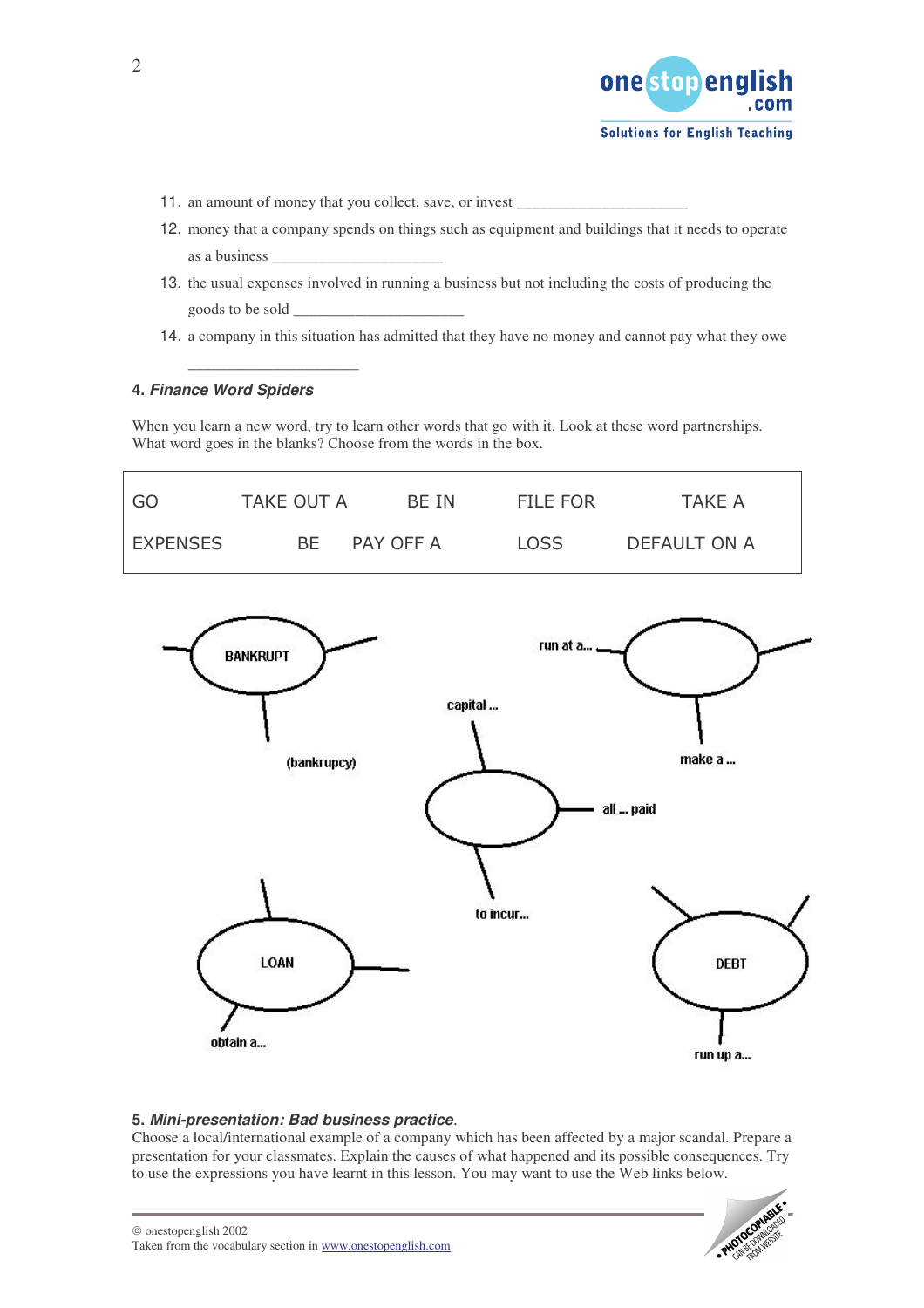

**Solutions for English Teaching** 

# Links:

## Enron Scandal

Time magazine, includes a poll, links and many articles: <http://www.time.com/time/2002/enron/>

BusinessWeek online, includes video clips: [http://www.businessweek.com/magazine/toc/02\\_04/B3767enron.htm](http://www.businessweek.com/magazine/toc/02_04/B3767enron.htm)

Political humor focusing on Enron: <http://politicalhumor.about.com/cs/enron/>

## Worldcom

World press review online, Views from Dublin, Manila, Sofia, Havana, Bogotá, Beijing, and Singapore. <http://www.worldpress.org/Americas/660.cfm>

Political satire: 'Financial Scandal Hits Sesame Street; Accountants Never Learned Numbers Past Ten' <http://www.chortler.com/sesame.html>